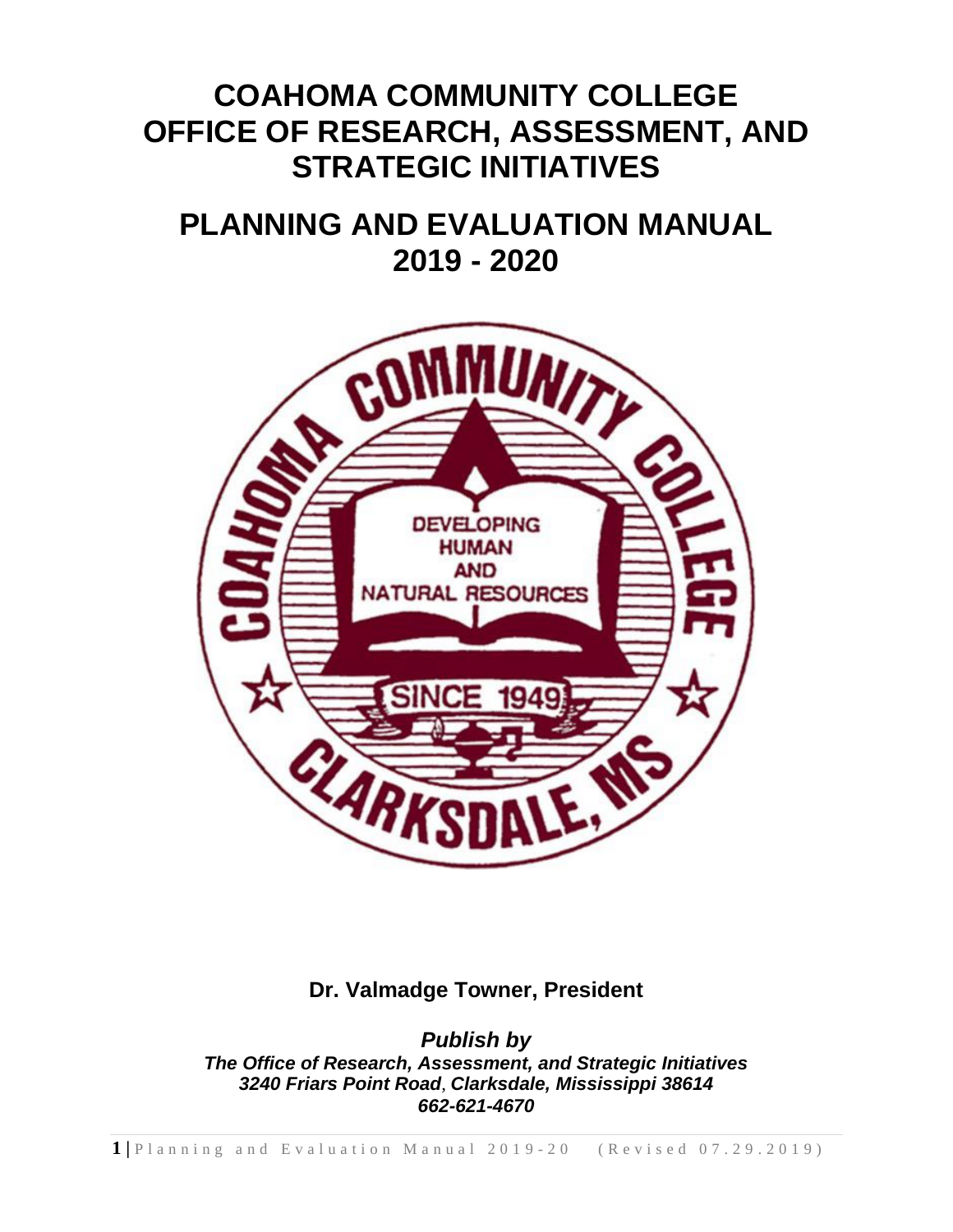## **TABLE OF CONTENTS**

| Purpose of the Office of Research, Assessment, and Strategic Initiatives 3           |
|--------------------------------------------------------------------------------------|
| Responsibilities of the Office of Research, Assessment, and Strategic Initiatives  3 |
|                                                                                      |
|                                                                                      |
|                                                                                      |
|                                                                                      |
|                                                                                      |
|                                                                                      |
|                                                                                      |
|                                                                                      |
|                                                                                      |
|                                                                                      |
|                                                                                      |
|                                                                                      |
|                                                                                      |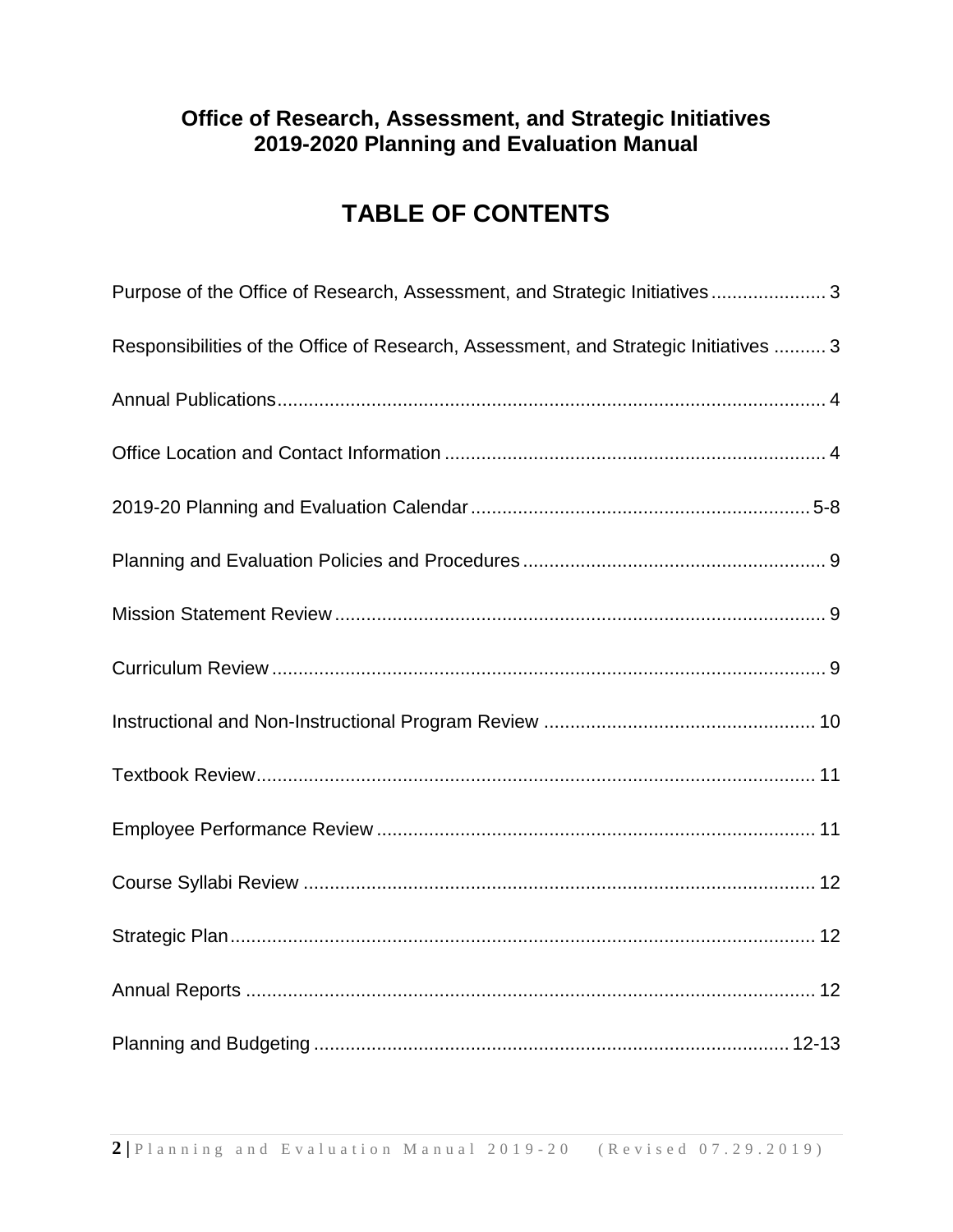#### **Purpose of the Office of Research, Assessment, and Strategic Initiatives**

The purpose of the Office of Research, Assessment, and Strategic Initiatives is to provide Coahoma Community College's decision makers with accurate and useful research, assessment and planning services, and accreditation compliance activities that support the College's mission and improve the quality and effectiveness of Coahoma Community College.

#### **Responsibilities of the Office of Research, Assessment, and Strategic Initiatives**

The Office of Research, Assessment, and Strategic Initiatives is responsible for providing leadership and oversight to the research, planning, assessment, and accreditation activities of Coahoma Community College. The Office of Research, Assessment, and Strategic Initiatives provides oversight to these activities by:

- 1. Organizing Strategic Planning Council Committee meetings and overseeing the review and evaluation of the institution's mission statement and Strategic Plan;
- 2. Organizing Assessment Committee meetings and overseeing the review and evaluation of the Annual Reports for Coahoma Community College's educational programs, administrative support programs, educational support programs, and community/public service programs; and institutional surveys;
- 3. Organizing Program Review Committee meetings and overseeing program reviews for Coahoma Community College's Academic, Health Sciences, Career-Technical, Administrative, and Educational Support Services;
- 4. Organizing Substantive Change Committee meetings and overseeing the review of institutional changes and the implementation of the institution's Substantive Change Policy;
- 5. Coordinating the administration of college-wide surveys including the development, analysis, and the dissemination of results;
- 6. Coordinating the administration of student evaluations of instructors including the development, analysis, and the dissemination of results;
- 7. Coordinating the administration of 360 performance reviews of employees;
- 8. Ensuring that compliance with accreditation requirements of the Commission on Colleges of the Southern Association of Colleges and Schools (SACSCOC) is incorporated into the planning and evaluation processes of the institution;
- 9. Coordinating the preparation of the annual profiles and any other reports requested by the Southern Association of Colleges and Schools Commission on Colleges;
- 10.Coordinating the preparation of annual IPEDS data as well as other data required by state, regional, and federal agencies;
- 11.Coordinating the preparation of Report Card data required by the Mississippi Legislature;
- 12.Developing, analyzing, and disseminating annual planning and evaluation documents to the institution's decision-makers *(See Annual Publications)*;
- 13.Performing additional duties as assigned by the President and Ad Hoc reports.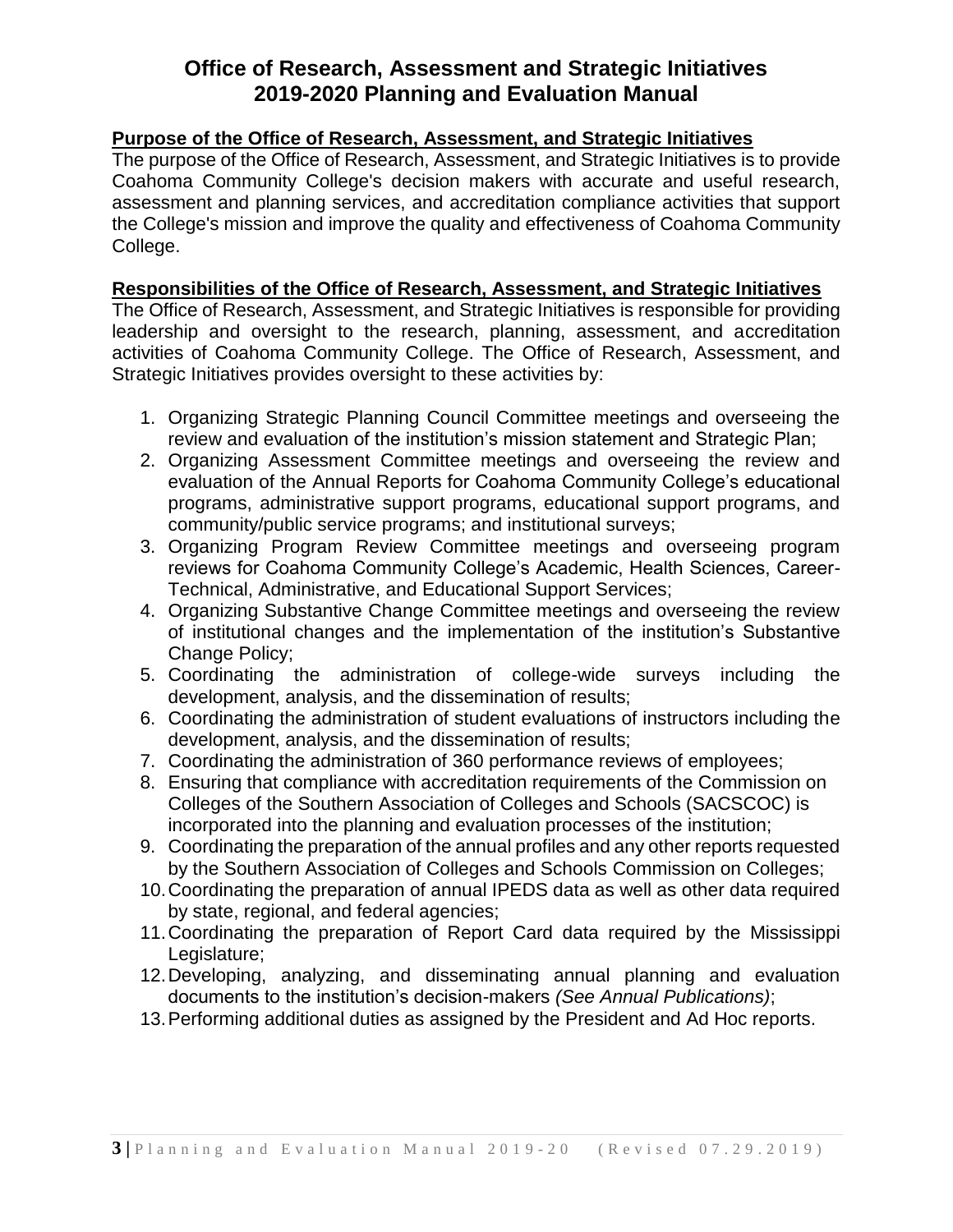#### **Annual Publications**

In order to accomplish its purpose, the Office of Research, Assessment, and Strategic Initiatives publishes or assist with publishing the following annual planning and evaluation documents to the institution's decision-makers:

- 1. Planning and Evaluation Calendar
- 2. Quality Enhancement Planning and Assessment Calendar
- 3. Policy and Procedures Manual
- 4. Annual Reports, Instructional and Non-instructional.
- 5. Strategic Plan Annual Report
- 6. Campus Climate Student and Employee Survey Report
- 7. Graduate Exit Survey Report
- 8. Library Orientation Survey Report
- 9. Student Evaluation of Instructional Faculty/Course
- 10. General Education Outcomes Assessment
- 11. Performance Appraisal of Faculty and Chairperson

#### **Office Location and Contact Information**

The Office of Research, Assessment, and Strategic Initiatives is located in Community College's Charles F. Reid Sponsored Programs Building. Staff members and contact information are as follows:

Margaret M. Dixon, Director Tara Bell, Coordinator and Accreditation Liaison **PH: 662-621-4701** Office # 2 Office # 6 PH: 662-621-4670 EMAIL: tbell@coahomacc.edu EMAIL: mdixon@coahomacc.edu

#### **Planning and Evaluation Calendar**

The Office of Research, Assessment, and Strategic Initiatives publishes an annual planning and assessment calendar. The 2019-2020 Planning and Evaluation Calendar is published on pages 5 and 8 of this manual.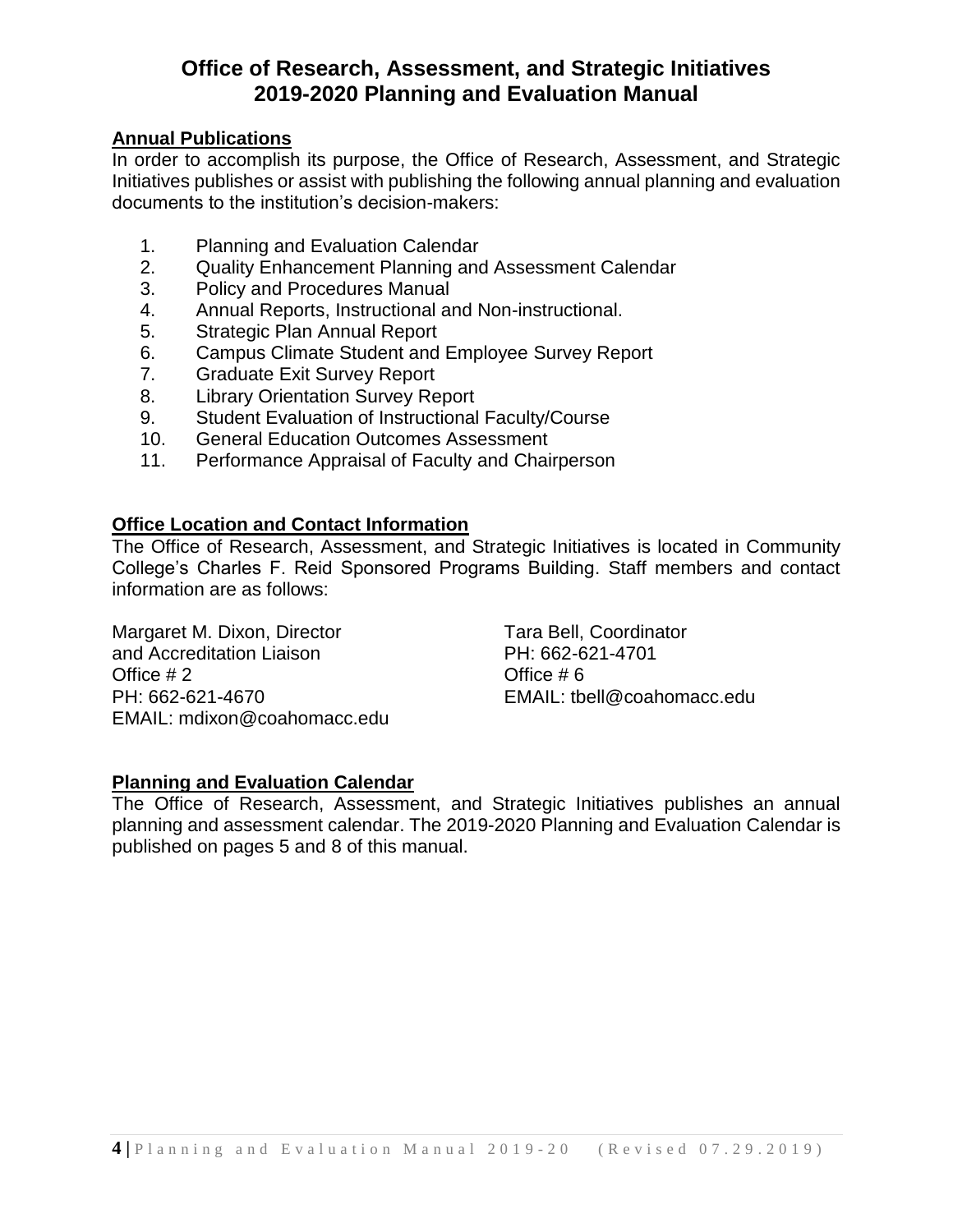### **COAHOMA COMMUNITY COLLEGE 2019-2020 PLANNING AND EVALUATION CALENDAR**

**PUBLISHED BY THE OFFICE OF RESEARCH, ASSESSMENT, AND STRATEGIC INITIATIVES**

| <b>August 2019</b>   |                                                                    |
|----------------------|--------------------------------------------------------------------|
| August 1st-30th      | Community Scholarship Announcement Opens                           |
|                      | Publishes the Fall 2019 Fact Sheets and the 2018-19 Fact Book      |
|                      | Annual Planning and Evaluation Manual and Calendar                 |
|                      | Report Card Data Collection                                        |
| 5 <sup>th</sup>      | Administration, Student Support Services, and Library Staff        |
|                      | Professional Development: Submit an updated Resume and/or          |
|                      | Credentialing Form with Professional Development received during   |
|                      | the 2019-20 year.                                                  |
| 7th -28th            | IPEDS Registration - Institution Identification and IC Header      |
|                      |                                                                    |
| September 2019       |                                                                    |
| 1 <sup>st</sup>      | Library Orientation Faculty and Student Survey OPENS               |
| $1^{st} - 15^{th}$   | Assessment Committee meet and review 2018-2019 instructional       |
|                      | and non-instructional Annual Reports                               |
| 4th                  | First Fall 4-Week Online Courses Student Evaluation of             |
|                      | <b>Instructional Faculty/Course using Canvas LMS OPENS</b>         |
| 4th                  | IPEDS Fall Collection <b>Opens</b> - The Fall Collection includes  |
|                      | Characteristics, Completions, and<br>Institutional<br>12-month     |
|                      | Enrollment                                                         |
| 15 <sup>th</sup>     | First Fall 8-Week Online Courses Student Evaluation of             |
|                      | <b>Instructional Faculty/Course using Canvas LMS OPENS</b>         |
| 29 <sub>th</sub>     | <b>Fall 15-Week Courses Student Evaluation of Instructional</b>    |
|                      | <b>Faculty using Canvas LMS OPENS</b>                              |
| October 2019         |                                                                    |
| $1^{st} - 31_{st}$   | 2018-2019 Instructional and Non-instructional Annual Reports -     |
|                      | Closing the Loop                                                   |
| $1at - 31st$         | Report Card Data Collection                                        |
| 2 <sub>nd</sub>      | Second Fall 4-Week Online Courses Student Evaluation of            |
|                      | <b>Instructional Faculty/Course using Canvas LMS OPENS</b>         |
| 17 <sub>th</sub>     | <b>IPEDS Fall Collection Closes - The Fall Collection includes</b> |
|                      | Institutional Characteristics, Completions, and 12-month           |
|                      | Enrollment                                                         |
| 30 <sup>th</sup>     | Third Fall 4-Week Online Courses Student Evaluation of             |
|                      | <b>Instructional Faculty/Course using Canvas LMS OPENS</b>         |
| 31 <sup>st</sup>     | Equity in Athletics Disclosure Act Survey                          |
|                      |                                                                    |
| <b>November 2019</b> |                                                                    |
| $1st - 29th$         | Performance Appraisals by Dean of Chairperson/Faculty              |
| $1st - 29th$         | Fall Curriculum/Substantive Change Meeting                         |
| 10 <sub>th</sub>     | Second Fall 8-Week Online Courses Student Evaluation of            |
|                      | <b>Instructional Faculty/Course using Canvas LMS OPENS</b>         |
| 27 <sup>th</sup>     | <b>Fourth Fall 4-Week Online Courses Student Evaluation of</b>     |
|                      | <b>Instructional Faculty/Course using Canvas LMS OPENS</b>         |
| 30 <sup>th</sup>     | Faculty Reflections Due (Academic, Career-Tech, Health             |
|                      | Science, Adjunct and Short-Term)                                   |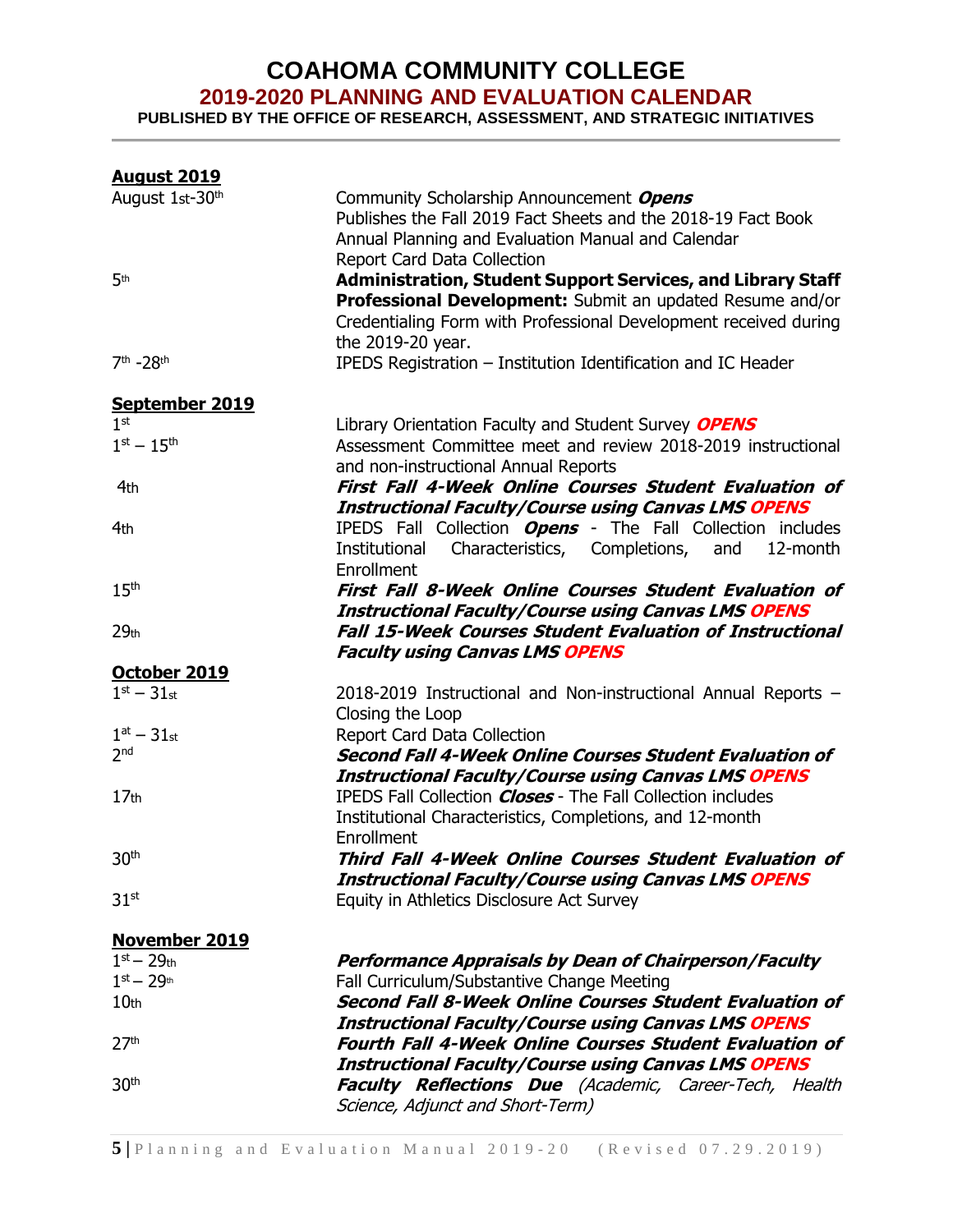## **COAHOMA COMMUNITY COLLEGE**

**2019-2020 PLANNING AND EVALUATION CALENDAR**

**PUBLISHED BY THE OFFICE OF RESEARCH, ASSESSMENT, AND STRATEGIC INITIATIVES**

#### **December 2019**

| $7^{th} - 10^{th}$ | SACS Annual Conference in Houston, TX                           |
|--------------------|-----------------------------------------------------------------|
| $7^{th} - 10^{th}$ | Submit Course Completion Rates to Instructional Deans           |
| 11 <sup>th</sup>   | <b>IPEDS Winter Collections Opens - Student Financial</b>       |
|                    | Aid, Graduation Rates, 200% Graduation Rates, and Admissions    |
| 11 <sup>th</sup>   | IPEDS Spring Collection Opens - Fall Enrollment, Finance, Human |
|                    | Resources, and Academic Library                                 |
| 12 <sup>th</sup>   | Send Student Evaluation of Instructional Faculty Results to     |
|                    | Faculty/Deans                                                   |
| 29 <sup>th</sup>   | Fall 3-week <i>Online Courses Student Evaluation of</i>         |
|                    | <b>Instructional Faculty/Course using Canvas LMS OPENS</b>      |

#### **January 2020**

| Community Scholarship Announcement Opens                        |
|-----------------------------------------------------------------|
| Submit General Information and Enrollment Profile to SACSCOC    |
| <b>First Spring 4-Week Online Courses Student Evaluation of</b> |
| <b>Instructional Faculty/Course using Canvas LMS OPENS</b>      |
| <b>First Spring 8-Week Online Courses Student Evaluation of</b> |
| <b>Instructional Faculty/Course using Canvas LMS OPENS</b>      |
| Campus Climate Student and Employee Survey Opens                |
|                                                                 |

#### **February 2020**

| $1st-28th$       | Preliminary Review of the Mission Statement and Goals by                |
|------------------|-------------------------------------------------------------------------|
|                  | <b>Strategic Planning Council</b>                                       |
| 12 <sup>th</sup> | IPEDS Winter Collection <b>Closes</b> Student Financial Aid, Graduation |
|                  | Rates, 200% Graduation Rates, and Admissions                            |
| 19 <sup>th</sup> | <b>Second Spring 4-Week Online Courses Student Evaluation</b>           |
|                  | of Instructional Faculty/Course using Canvas LMS OPENS                  |
| 23 <sup>rd</sup> | Spring 15-week Courses Student Evaluation of                            |
|                  | <b>Instructional Faculty/Course using Canvas LMS OPENS</b>              |

#### **March 2020**

| $1^{st} - 30^{th}$ | <b>Performance Appraisals by Dean of Chairperson/Faculty</b>    |
|--------------------|-----------------------------------------------------------------|
| $1^{st} - 30^{th}$ | Board of Trustees Evaluation of the President                   |
| 8 <sup>th</sup>    | Scholarship Announcement Closes                                 |
| 18 <sup>th</sup>   | <b>Third Spring 4-Week Online Courses Student Evaluation of</b> |
|                    | <b>Instructional Faculty/Course using Canvas LMS OPENS</b>      |
| 29 <sup>th</sup>   | <b>Second Spring 8-week Online Courses Student Evaluation</b>   |
|                    | of Instructional Faculty/Course using Canvas LMS OPENS          |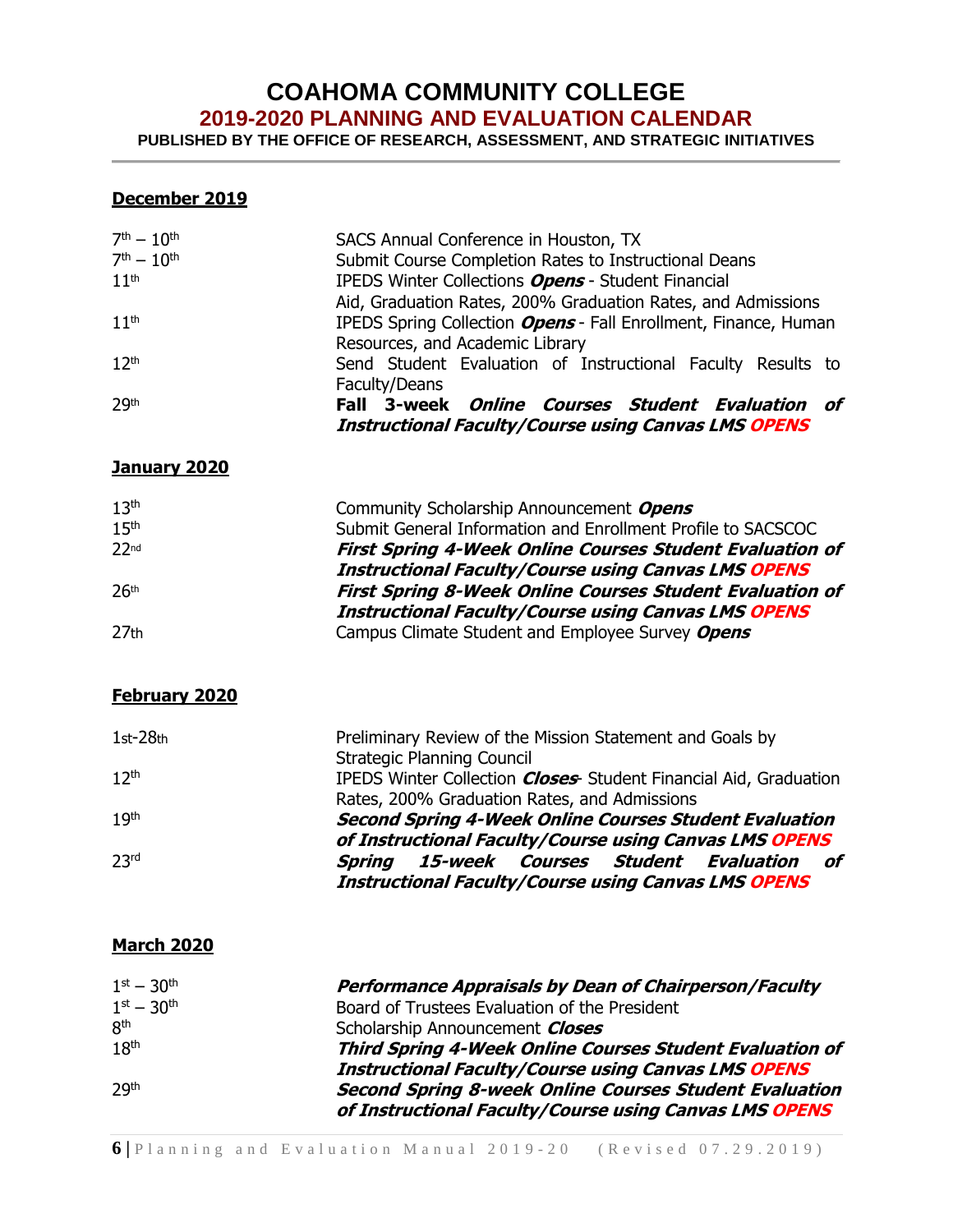# **COAHOMA COMMUNITY COLLEGE**

**2019-2020 PLANNING AND EVALUATION CALENDAR**

**PUBLISHED BY THE OFFICE OF RESEARCH, ASSESSMENT, AND STRATEGIC INITIATIVES**

#### **April 2020**

| $1^{st} - 30^{th}$<br>$1^{st} - 30^{th}$<br>$1^{st} - 30^{th}$ | <b>360 Employee Feedback OPENS</b><br>Submit Budget Request Form<br><b>Instructional and Non-Instructional Program Reviews</b><br>2019-2020                                                                                                                                |
|----------------------------------------------------------------|----------------------------------------------------------------------------------------------------------------------------------------------------------------------------------------------------------------------------------------------------------------------------|
| $1st-30th$                                                     | Program-Review Follow-Ups from 2018-2019                                                                                                                                                                                                                                   |
| 10 <sup>th</sup>                                               | IPEDS Spring Collection <b>Closes</b> - Fall Enrollment, Finance, Human                                                                                                                                                                                                    |
| 15 <sub>th</sub>                                               | Resources, and Academic<br><b>Fourth Spring 4-Week Online Courses Student Evaluation</b><br>of Instructional Faculty/Course using Canvas LMS OPENS                                                                                                                         |
| 30th                                                           | Performance Appraisal by Deans and Chairpersons                                                                                                                                                                                                                            |
| 30th                                                           | (Academic, Career-Tech, Health Science, Adjunct and Short-Term)<br><b>Faculty Reflections Due</b> (Academic, Career-Tech, Health<br>Science, Adjunct and Short-Term)                                                                                                       |
| <b>May 2020</b>                                                |                                                                                                                                                                                                                                                                            |
| $1st-31st$                                                     | Spring Curriculum/Substantive Change Meeting                                                                                                                                                                                                                               |
| $1st-31st$                                                     | Course Syllabi Review                                                                                                                                                                                                                                                      |
| 6 <sup>th</sup>                                                | Graduate Exit Surveys in Pinnacle at Graduation Practice                                                                                                                                                                                                                   |
| 11 <sup>th</sup>                                               | Submit Course Completion Rates to Instructional Deans                                                                                                                                                                                                                      |
| 11 <sup>th</sup>                                               | Send Student Evaluation of Instructional Faculty Results to                                                                                                                                                                                                                |
|                                                                | Faculty/Deans                                                                                                                                                                                                                                                              |
| 17 <sup>th</sup>                                               | <b>Summer I 3-Week Online Courses Student Evaluation of</b>                                                                                                                                                                                                                |
|                                                                | <b>Instructional Faculty/Course using Canvas LMS OPENS</b>                                                                                                                                                                                                                 |
| 28 <sup>th</sup>                                               | <b>Summer I Courses Student Evaluation of</b>                                                                                                                                                                                                                              |
| 30 <sup>th</sup>                                               | <b>Instructional Faculty/Course using Canvas LMS OPENS</b><br><b>Instructional Annual Reports:</b> Academic, Career-Technical, and<br>Health Science instructors review, evaluate, and report student<br>learning outcome results outlined in, including General Education |
| 31 <sup>st</sup>                                               | <b>Outcomes</b><br>Faculty Development: Faculty will submit an updated Resume<br>and/or Credentialing Form with Professional Development received<br>during the 2019-20 year.                                                                                              |
| <b>June 2020</b>                                               |                                                                                                                                                                                                                                                                            |
| 1 <sup>st</sup>                                                | <b>360 Employee Feedback CLOSES</b>                                                                                                                                                                                                                                        |
| $1^{st} - 30^{th}$                                             | <b>Board Self Evaluation of Trustees</b>                                                                                                                                                                                                                                   |
| 10 <sup>th</sup>                                               | <b>First Summer 4-Week Online Courses Student Evaluation of</b>                                                                                                                                                                                                            |
|                                                                | <b>Instructional Faculty/Course using Canvas LMS OPENS</b>                                                                                                                                                                                                                 |
| $21$ <sup>st</sup>                                             | Summer 8-week Online Courses Student Evaluation of<br><b>Instructional Faculty/Course using Canvas LMS OPENS</b>                                                                                                                                                           |
| 25 <sup>th</sup>                                               | <b>Summer II Courses Student Evaluation of</b>                                                                                                                                                                                                                             |
| 30 <sup>th</sup>                                               | <b>Instructional Faculty/Course using Canvas LMS OPENS</b><br>Submit 360 Feedback Results to the Leadership Team                                                                                                                                                           |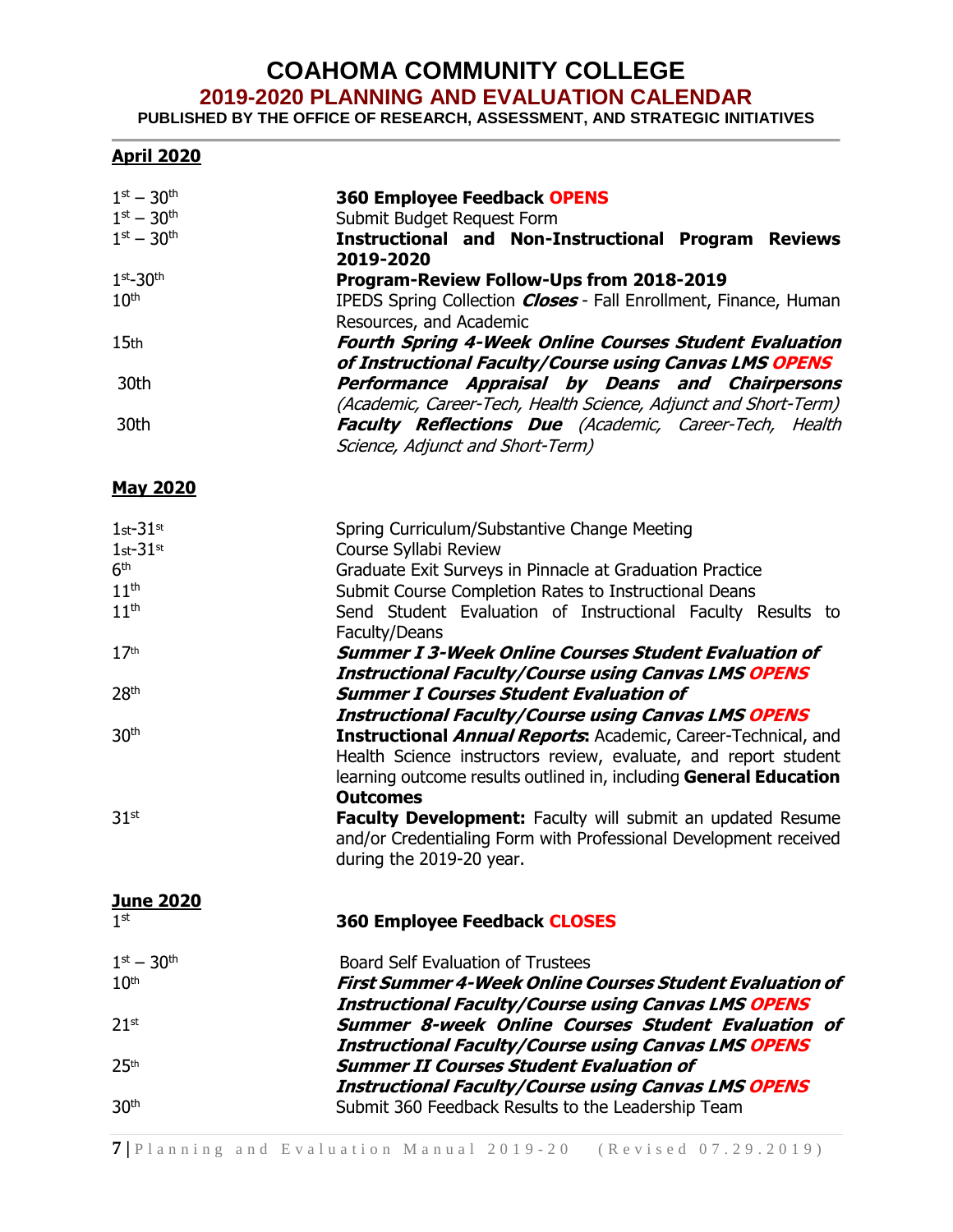## **COAHOMA COMMUNITY COLLEGE 2019-2020 PLANNING AND EVALUATION CALENDAR**

**PUBLISHED BY THE OFFICE OF RESEARCH, ASSESSMENT, AND STRATEGIC INITIATIVES**

#### **July 2020**

| $1-31$ st        | Review College's 2015-2020 Strategic Plan Outcomes/Mission,<br>Goals, Values and Develop New Strategic Plan for 2020-2025                  |
|------------------|--------------------------------------------------------------------------------------------------------------------------------------------|
| $1-31$ st        | 360 Feedback Follow-Up Performance Development Plan Due                                                                                    |
| 8 <sup>th</sup>  | Second Summer 4-Week Online Courses Student                                                                                                |
|                  | <b>Evaluation of Instructional Faculty/Course using Canvas</b>                                                                             |
|                  | <b>LMS OPENS</b>                                                                                                                           |
| 13 <sub>th</sub> | <b>Publish Survey Reports: Class Climate Report, Graduate</b>                                                                              |
|                  | <b>Exit Report and Library Report</b>                                                                                                      |
| 13 <sub>th</sub> | Submit State Strategic Plan                                                                                                                |
| 13 <sub>th</sub> | <b>SACSCOC Financial Profile</b>                                                                                                           |
| 31 <sup>st</sup> | <b>Non-Instructional Annual Reports: Personnel review</b>                                                                                  |
|                  | evaluate, and report program outcome results outlined in and<br>submit results to Office of Research, Assessment and Strategic<br>Planning |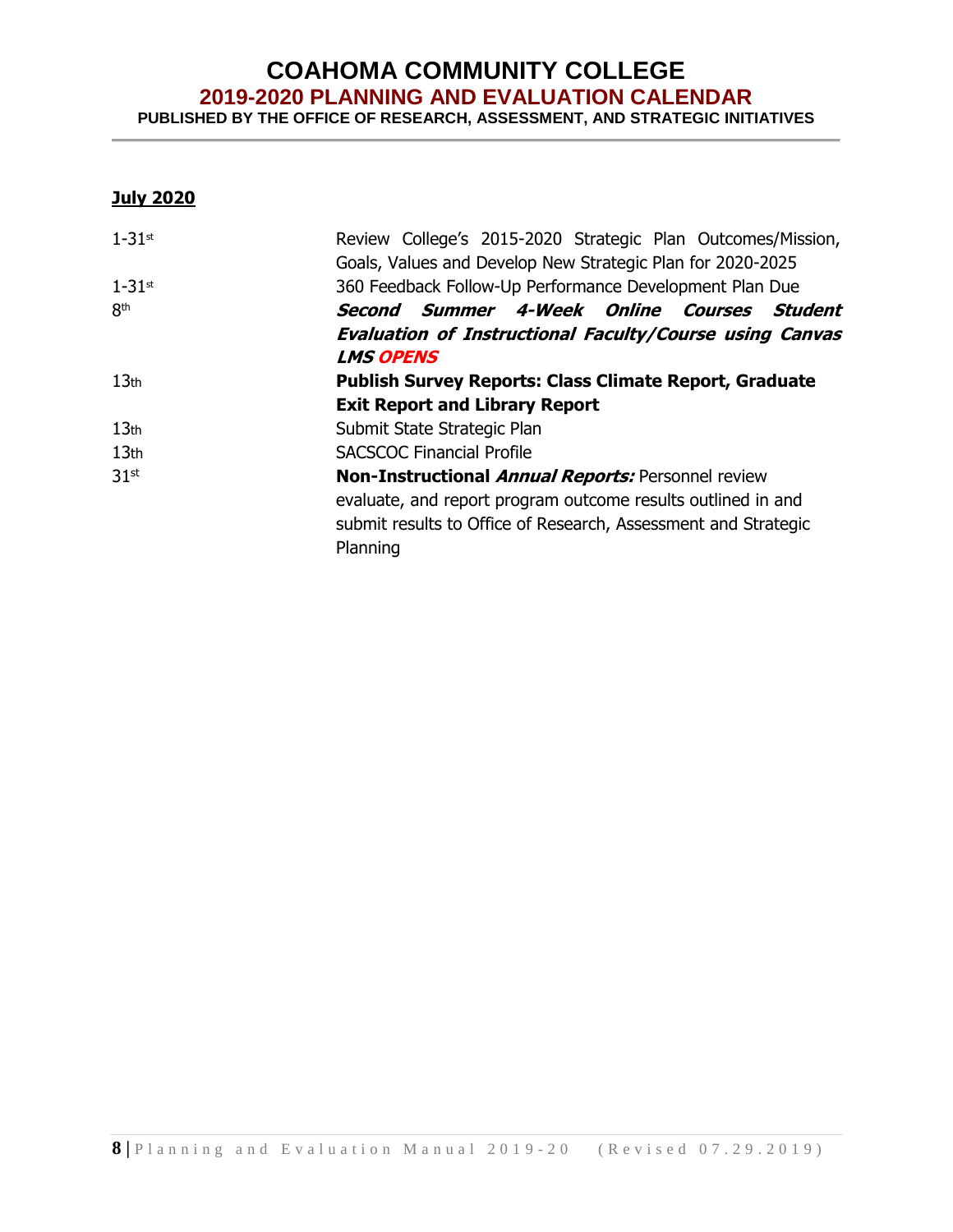#### **Planning and Evaluation Policies and Procedures**

Coahoma Community College's Office of Research, Assessment, and Strategic Initiatives has outlined policies and procedures for its institutional planning and evaluation processes.

These policies and procedures are as follows: *(*as published in Coahoma Community College's *Policy and Procedures Manual*).

#### **34.1 MISSION STATEMENT REVIEW**

The mission statement of Coahoma Community College is the foundation upon which the institution examines itself, allocates its resources, and plans its future. The mission statement is comprehensive, addresses all aspects of institutional function, and actively guides the institution. Listed below are Coahoma Community College's procedures for reviewing, revising, and publishing its mission statement:

- 1. The mission statement will be reviewed as needed during the annual Strategic Planning Council meeting. A preliminary mission statement and goals review will be conducted in February of each year.
- 2. Suggested revisions will be submitted to the institution's faculty, staff, and administration.
- 3. An amended mission statement will require a majority vote from faculty, staff, and administrator voters.
- 4. The amended mission statement will be submitted to the Board of Trustees for approval or disapproval immediately after changes.
- 5. The approved mission statement will be communicated to the institution's constituencies on the institution's website and through several publications including the *College Catalog, Policy and Procedures Manual, the Fact Book,* the *Strategic Plan, Master Facilities Plan* and the *Annual Reports.*

#### **34.2 CURRICULUM REVIEW**

Changes in the curriculum may be initiated by students, faculty, administrators, or individuals outside Coahoma Community College.

The initial requests for curriculum revisions are referred to the appropriate division for study, consideration, and refinement. Pending approval, the requested change is then submitted to the Curriculum Committee. Major changes will be submitted to the President and the Board of Trustees for approval. After President and/or Board approval, the instructional deans will take the necessary action for implementing the curriculum change. In the case of Career-Technical curriculum revisions, additional steps are followed for approval by the State Board for Community and Junior Colleges.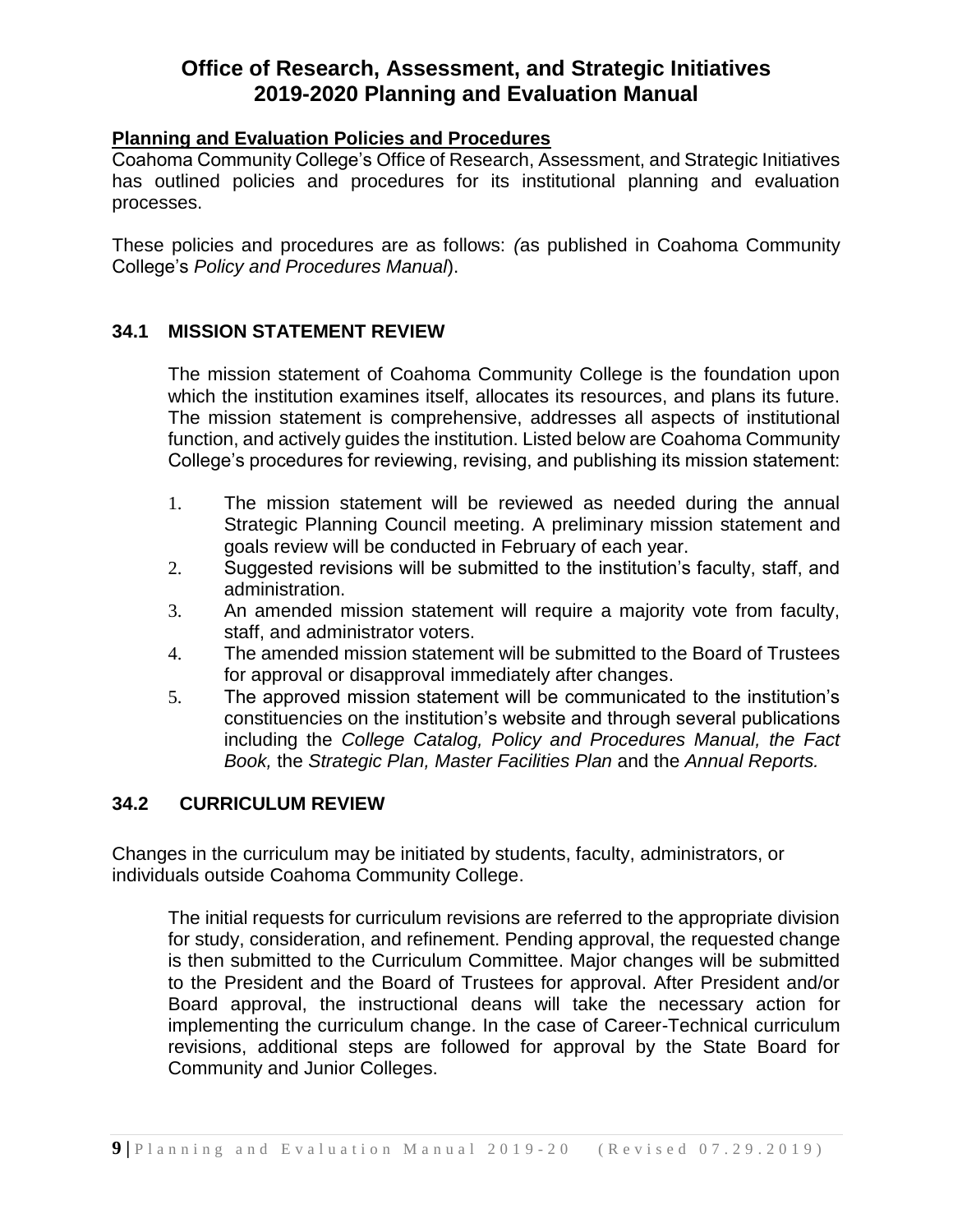#### **34.3 INSTRUCTIONAL AND NON-INSTRUCTIONAL PROGRAM REVIEW**

The program review process at Coahoma Community College has been developed to complement the on-going institutional effectiveness process and to become a vital part of institutional planning. The program review is a comprehensive, systematic method of self-evaluation and review of achievement conducted every four years within instructional programs and administrative and educational support services. The program review process at Coahoma Community College is the means for which all programs periodically review themselves according to a set of established criteria.

#### **34.4 PURPOSE AND GOALS**

The purpose of the program review is to provide a system of continuous improvement in programs. Review and evaluation procedures provide recognition of the accomplishments of a program as well as identify interventions needed for improvement of the program. The goals of the review are as follows:

- 1. To define the purpose and goals of the institution's programs
- 2. To measure the effectiveness of the institution's programs
- 3. To improve the quality of the institution's programs
- 4. To provide data for such intervention decisions as those regarding staff needs, admission requirements, and curricular additions or deletions
- 5. To provide a system of regular data collection and analysis
- 6. To determine how specific programs serve the mission of the institution and respond to student and community needs.

#### **34.5 PROGRAM REVIEW CYCLE**

Each program area will be evaluated once each four-year period.

#### **34.6 CRITERIA FOR EVALUATION**

The program review process at Coahoma Community College is the means for which all programs periodically review themselves according to a set of established criteria. This process is comprehensive and cyclical and consists of: (1) the development of a written report by program, (2) a review and report by the Program Review Committee, and (3) a follow-up report/action plan, if necessary.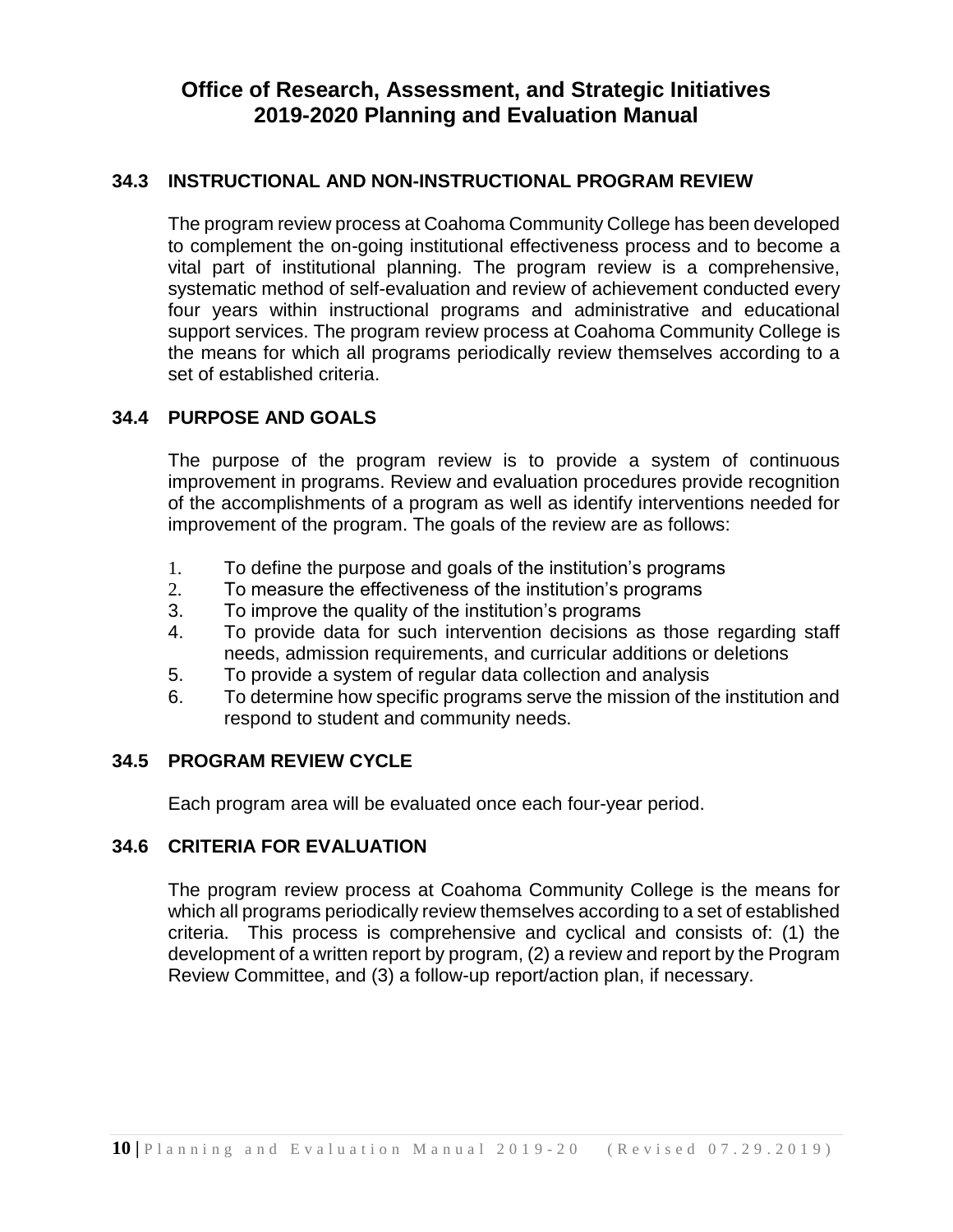#### **34.7 ORGANIZATION FOR PROGRAM REVIEW**

The program review process will be organized by the Office of Research, Assessment, and Strategic Initiatives. The Office of Research, Assessment, and Strategic Initiatives will coordinate the reviews and findings of the Program Review Committee.

A Program Review Committee will be composed of:

- 1. Administrators
- 2. Faculty and staff members
- 3. Community representatives

The findings and recommendations of the Program Review Committee will be presented to the appropriate administrative officer for final review.

#### **34.8 TEXTBOOK REVIEW**

The selection of appropriate textbooks for classroom instruction is the responsibility of the faculty. The instructional deans are responsible for supervising the textbook selection for each course taught in their area. Instructional chairs schedule meetings as needed to discuss textbook adoption.

As one means of ensuring consistency across the different venues in which Coahoma Community College operates, all similar courses offered by the College should use the same textbook. Exceptions to this policy must be approved by the instructor's immediate supervisor. The various disciplines may supplement the standard textbook with other reading and learning materials.

Textbooks will be adopted a minimum of 3 years. However, instructors may request a change in textbooks sooner in unusual circumstances where rapidly changing technologies or major innovations in a discipline render a textbook obsolete. Exceptions to the three-year minimum must be approved by the instructor's immediate supervisor.

#### **34.9 EMPLOYEE PERFORMANCE REVIEW**

Coahoma Community College believes in the growth and development of all of its employees and encourages and provides opportunity for self-development and advancement.

The focus of the review is to make certain employees understand their areas of responsibility and how well they are meeting the expectations of the supervisor. A second area of focus is to plan for the upcoming year by reviewing changes, goals, and expectations that will be implemented before the employee's next review period.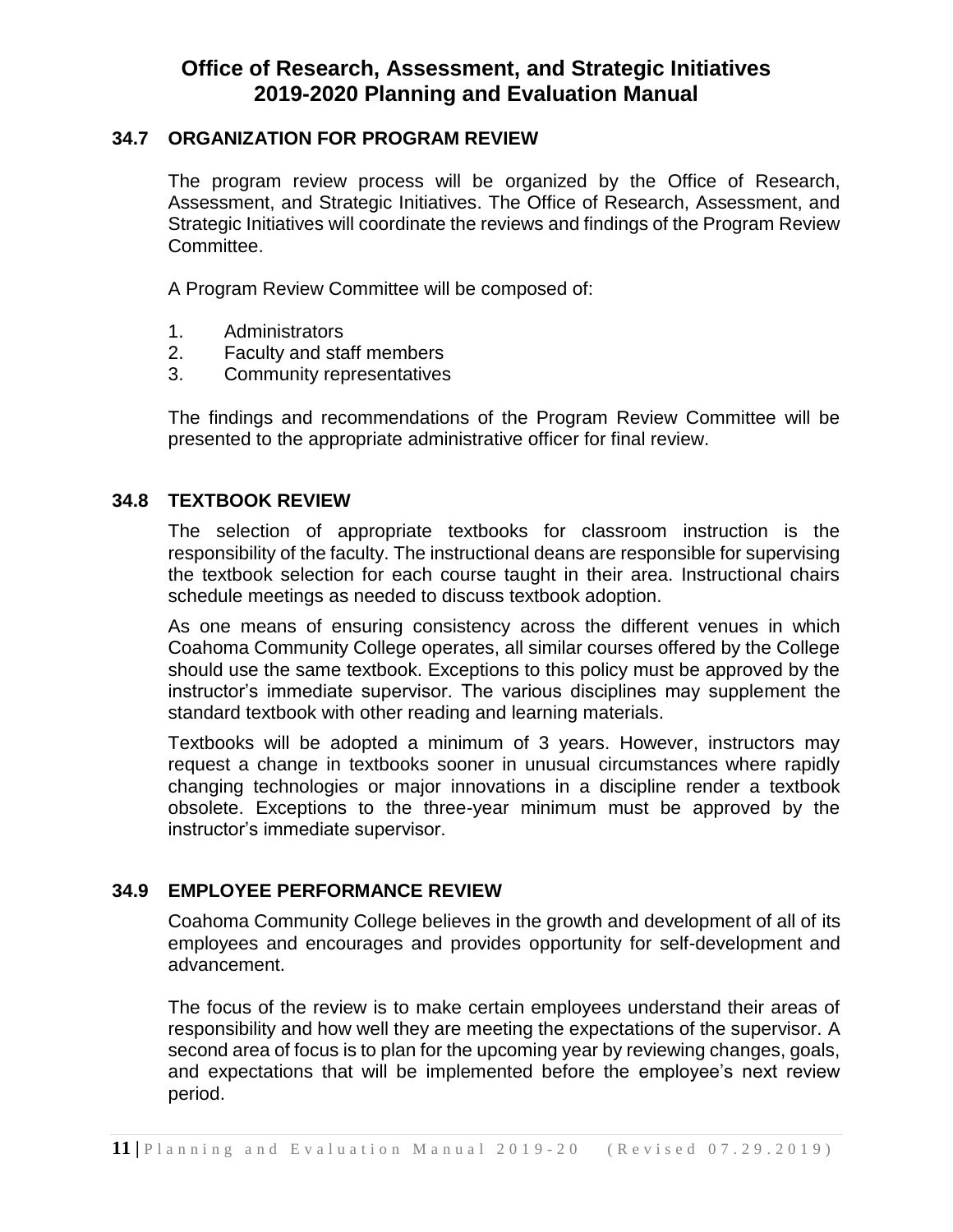#### **34.10 COURSE SYLLABI REVIEW**

The faculty members of Coahoma Community College have created master course syllabi to ensure that student learning outcomes and expectations are consistent from course to course. Instructors assigned to teach these courses provide students with more detailed syllabi at the beginning of the semester.

Instructors are expected to use the master syllabi and to meet as needed to evaluate and revise the syllabi. Any syllabi revisions are due to instructional deans by May of each year.

#### **34.11 STRATEGIC PLAN**

The Strategic Plan of Coahoma Community College reflects the continuing evolution of the Institution's successes and current challenges. Developed by Coahoma Community College's stakeholders, this document identifies the mission, goals, and objectives for the institution.

The Strategic Plan is designed to guide Coahoma Community College for the upcoming year and future. A key part of the plan is an annual assessment of both progress toward and current relevance of the mission, goals, and objectives of the plan. Modifications are made based upon assessment findings.

#### **34.12 ANNUAL REPORT**

Coahoma Community College's *Annual Report* is an ongoing planning, assessment, and evaluation system to improve and enhance all of the institution's instructional and instructional support programs. The College's mission statement and goals are at the center for this planning system.

The purpose of the *Annual Report* is to evaluate the effectiveness of Coahoma Community College's programs and services and to use findings to make decisions that will improve student learning and curriculum, enhance overall institutional effectiveness, and accomplish the mission of the institution.

#### **34.13 PLANNING AND BUDGETING**

Coahoma Community College engages in ongoing, integrated, and institution-wide research-based planning and evaluation processes. The results from these processes directly correlate with the institution's budget.

After analyzing results from the current year, College personnel are given the opportunity to participate in the budgeting process by submitting departmental requests using the *Departmental Budget Request Form*. These requests are processed through the division level and then submitted to the Chief Financial